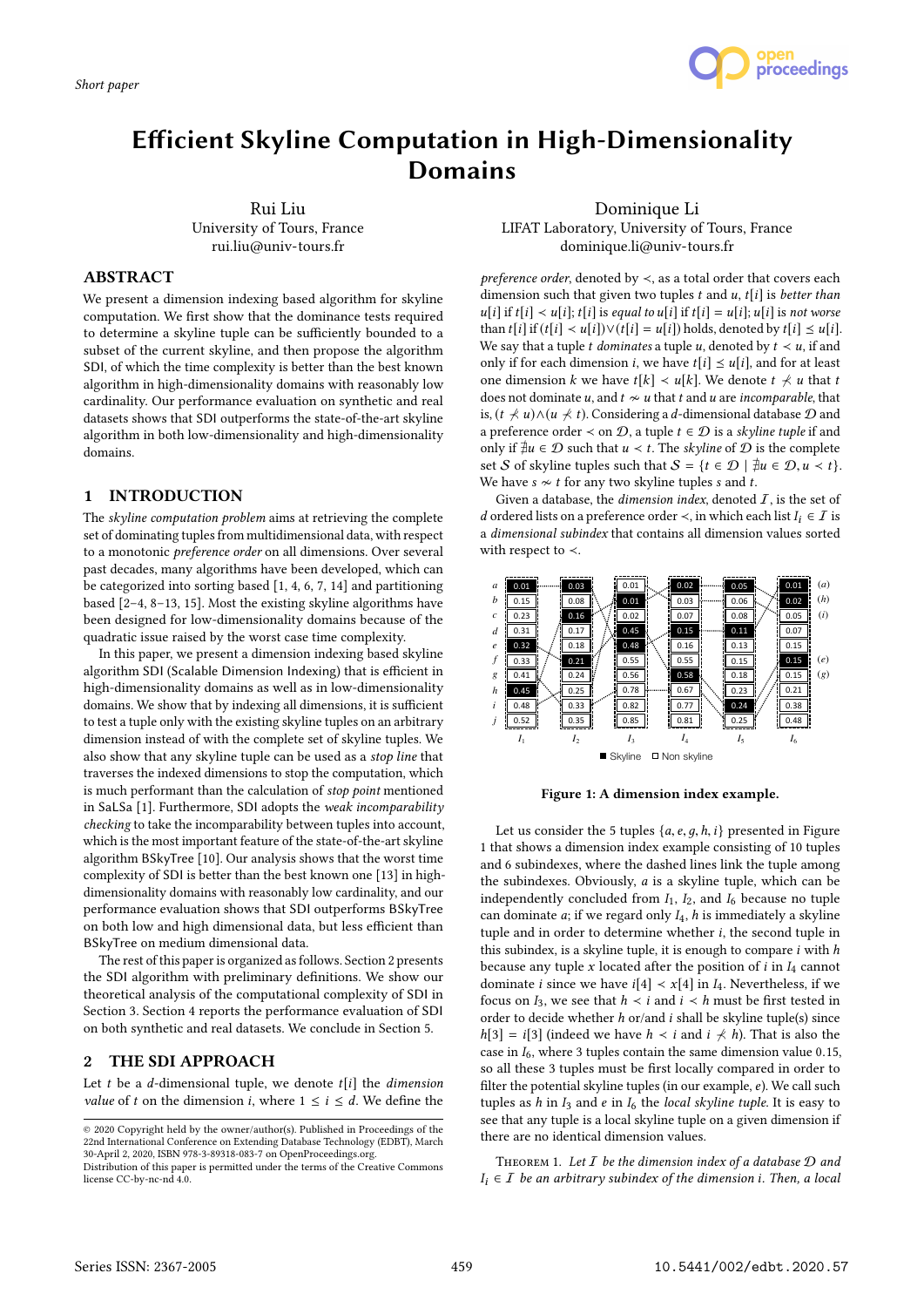skyline tuple t is a skyline tuple if and only if (1) there is no tuple u such that  $u[i] \prec t[i]$ , or (2) for any skyline tuple s such that  $s[i] \prec t[i]$ , we have  $s \not\prec t$ .

PROOF. Let  $t$  be a local skyline tuple. If  $t$  is the first tuple in Otherwise, let s be a skyline tuple such that s[i]  $\lt t$  [i], then if  $I_i$ , then t is a skyline tuple because no tuple is better than t. s  $lt$  t, t cannot be a skyline tuple since s dominates t; if s  $\not\preceq t$ , then there exists at least on dimension  $k \neq i$  such that  $t[k] < s[k]$ so no tuple dominated by s dominates t. Hence, for each skyline tuple s such that s[i]  $\lt t[i]$ , if we have s  $\not\preceq t$ , then no tuple in the database dominates t, thus, t is a skyline tuple. If  $t[i] \lt s[i]$ , then s  $\not\prec t$  so it is meaningless to compare t with s.

Theorem 1 allows to determine whether a tuple is a skyline tuple only with a subset of the existing skyline. Furthermore, once the dimension index has been constructed, Theorem 1 allows to switch among subindexes so that the best one containing the least of known skyline tuples can always be selected. Indeed, let p be a skyline tuple, then any tuple t such that  $p \lt t$  can be pruned from the database in order to reduce the computation time. In this paper, we propose the notion of stop line based on the dimension index of which the effectiveness can be guaranteed.

THEOREM 2. Let  $I$  be a dimension index of a d-dimensional database  $D$  and  $p \in D$  be an arbitrary skyline tuple. Let  $o_i(p)$ denote the largest offset of any tuple x such that  $x[i] = p[i]$  in the dimensional subindex  $I_i \in \mathcal{I}$ , if all offsets  $o_i(p)$ ,  $1 \leq i \leq d$ , have been reached by following a top-down traversal on all dimensions, then the complete set of skyline tuples has been identified and the computation can be terminated.

PROOF. Let p and  $t \in \mathcal{D} \backslash p$  be two skyline tuples in  $\mathcal{D}$ , we have: (1)  $t \nsim p$ ; or (2) t and p have identical values on all dimensions. We denote  $L_p = \bigcup_{1 \le i \le d} o_i(p)$  the set of all offsets  $o_i(p)$ . In the first case  $t \propto p \rightarrow \exists k$  such that  $p[k] \neq t[k]$  i.e.  $o_i(p) \leq o_i(t)$ . first case,  $t \nsim p \Rightarrow \exists k$  such that  $p[k] < t[k]$ , i.e.  $o_k(p) < o_k(t)$ ,<br>hence if the index traversal reaches all offsets in  $I_t$ , t must have hence, if the index traversal reaches all offsets in  $L_p$ , t must have been identified at least in the dimension  $k$ . In the second case, we have  $p[i] = t[i]$  on any dimension *i*. In both cases, if all offsets in  $L_p$  have been reached, all skyline tuples have been identified.  $\square$ 

We call the set  $L_p = \bigcup_{1 \leq i \leq d} o_i(p)$  a stop line that can safely minate the skyline computation of SDL. In theoretical any terminate the skyline computation of SDI. In theoretical, any skyline tuple can be selected as a stop line, however, different stop lines behave differently in pruning irrelevant tuples. We propose therefore a function  $min_{stop}$  to find the best stop line ∗ , defined as:

$$
L_p^* = min_{stop}(p) = \underset{p}{\arg\min}(max\{o_i(p)\}, \sum_{i=1}^d o_i(p)),
$$

p

where  $d$  is the dimensionality of the data. The function  $min_{stop}$ <br>sorts first by the maximum offeet, then by the sum of offeets in sorts first by the maximum offset, then by the sum of offsets in all dimensions, so the skyline tuple having the minimized value is the best stop line. The best stop line  $L_p$  can be dynamically maintained by keeping  $min_{stop}(p) < min_{stop}(t)$  for any two skyline tuples  $p$  and  $t$ .

The incomparability checking is taken into account while a dominance test is proceeding. In our approach, we consider that a d-dimensional dominance test runs in  $O(d)$  time, so any tuple comparison better than  $O(d)$  time shall improve the efficiency of SDI. Indeed, to efficiently determine  $s \nsim t$  in stead of testing s  $lt$  t in the case of s  $\not$  t is an essential time-costly task while comparing t with all existing skyline tuples in a dimensional

subindex. In this paper, we propose a weak checking mechanism of the incomparability between a skyline tuple s and a testing tuple  $t$  in a dimensional subindex  $I_i$  as following.

THEOREM 3. Let  $I$  be a dimension index and s be a skyline tuple present in a dimensional subindex  $I_i \in I$ . Given a tuple t such that s[i]  $\lt t[i]$ , we sufficiently have s  $\approx t$  if max(s) > max(t), or  $min(s) > min(t)$ , or sum(s)  $> sum(t)$ .

PROOF. The sets  $L_s$  and  $L_p$  (see the proof of Theorem 2 for the definition) can be considered as the coordinates of two curves in a two-dimensional space. In Euclidean geometry,  $max(s) > max(t)$ , or  $min(s) > min(t)$ , or  $sum(s) > sum(t)$  are sufficient conditions for the existence of at least one intersection of the curves formed by s and t since we have s[i]  $\lt t[i]$ , i.e.  $o_i(s) \lt o_i(t)$ , that is, according to the definition of dominance  $s \approx t$ according to the definition of dominance,  $s \nsim t$ .

Note that the maximal value, the minimal value, and the sum of a tuple can be pre-calculated while constructing the dimension index, so Theorem 3 can efficiently determine  $s \nsim t$ . However, Theorem 3 shows in fact 3 sufficient conditions for  $s \nsim t$ , hence a dominance test is necessary to determine  $s \nsim t$  in the cases that are not covered by Theorem 3, for which we call Theorem 3 a weak incomparability checking. The sketch of SDI is listed in Algorithm 1.

|                | <b>Algorithm 1: SDI</b>                                                                                                               |  |  |  |  |  |
|----------------|---------------------------------------------------------------------------------------------------------------------------------------|--|--|--|--|--|
|                | <b>Input:</b> Dimension index $I$                                                                                                     |  |  |  |  |  |
|                | <b>Output:</b> Skyline $S$                                                                                                            |  |  |  |  |  |
| $\mathbf{1}$   | while true do                                                                                                                         |  |  |  |  |  |
| $\overline{2}$ | $I_{best} \leftarrow BestSubindex(I)$                                                                                                 |  |  |  |  |  |
| 3              | while $T \leftarrow NextLocalSkyline(I_{best})$ do                                                                                    |  |  |  |  |  |
| 4              | if $T = null$ then                                                                                                                    |  |  |  |  |  |
| 5              | return $\mathcal S$                                                                                                                   |  |  |  |  |  |
| 6              | for each $t \in T$ and $t \notin S$ do                                                                                                |  |  |  |  |  |
| 7              | if $S_{best} \nless t$ then                                                                                                           |  |  |  |  |  |
| 8              | $\begin{array}{c}\n\mathcal{S}_{best} \leftarrow \mathcal{S}_{best} \cup t \\ \mathcal{S} \leftarrow \mathcal{S} \cup t\n\end{array}$ |  |  |  |  |  |
| 9              |                                                                                                                                       |  |  |  |  |  |
| 10             | <b>if</b> Found new skyline tuples <b>then</b>                                                                                        |  |  |  |  |  |
| 11             | Update StopLine                                                                                                                       |  |  |  |  |  |
| 12             | break                                                                                                                                 |  |  |  |  |  |
|                |                                                                                                                                       |  |  |  |  |  |
| 13             | <b>if</b> StopLine is reached <b>then</b>                                                                                             |  |  |  |  |  |
| 14             | return $S$                                                                                                                            |  |  |  |  |  |
|                |                                                                                                                                       |  |  |  |  |  |

Extensions. (1) SDI computes the skyline in the categorical domains as long as the preference order  $\prec$  can be defined; (2) SDI can be immediately adapted to subspace skyline computation by skipping unrelated dimensions; (3) SDI can be extended to the skyline maintenance by dynamically constructing the dimension index; (4) SDI can handle the top-k skyline query by finding the skyline tuples having the best positions in the dimension index.

#### 3 THEORETICAL ANALYSIS

We denote  $d$  the dimensionality and  $N$  the cardinality of the data, and M the size of the skyline. We discuss without duplicate values on any dimension, but if  $K$  duplicate values are present in a dimensional subindex,  $O(dK^2)$  shall be considered in assuming<br>that BNL is applied to compute local skylings. Note that we that BNL is applied to compute local skylines. Note that we consider  $O(d)$  time for a d-dimensional dominance test, which implies the tests of  $s < t$  and  $t < s$ , hence, the dominance test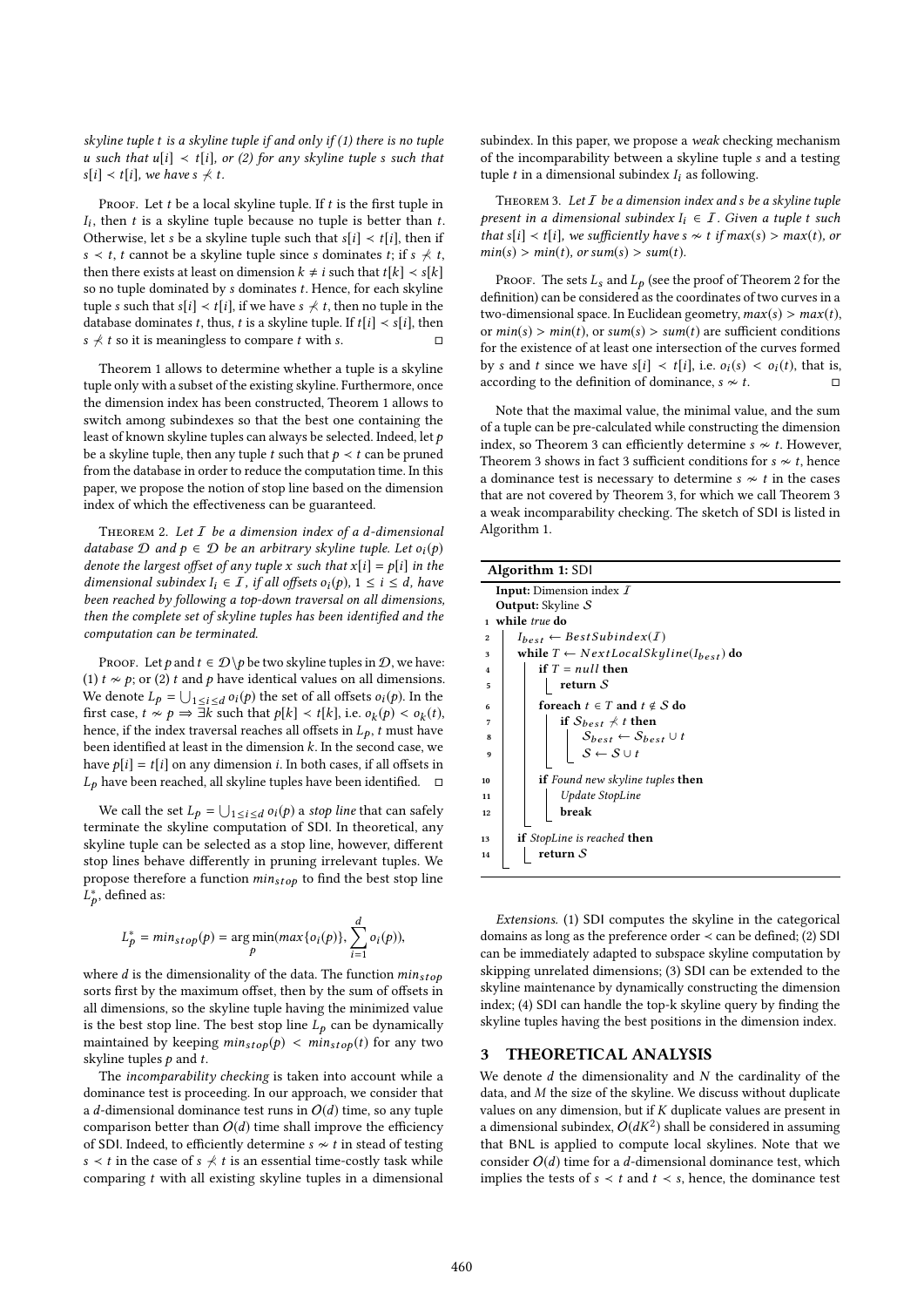

Figure 2: Numerical simulation for complexity study in the worst case.

within SDI is considered in  $O(d/2)$  time since  $s < t$  is sufficient. We also note that the construction of dimension index requires  $O(dN \log N)$  time with respect to general  $O(N \log N)$  sorting algorithms on d dimensions, and we do not consider the two heuristics of stop line and incomparability checking.

The average time complexity of SDI is measured on M skyline tuples uniformly distributed in d dimensional subindexes.

Theorem 4. Considering M skyline tuples, SDI computes the skyline of a d-dimensional database with the cardinality N in

$$
O(dN\log N+\frac{M(2N-M-d)}{4}).
$$

PROOF. With  $M$  skyline tuples uniformly distributed on each dimension,  $(N - M)/d$  non skyline tuples must be compared with  $M/d$  skyline tuples. For each dimension, in the worst case,  $(M/d)(M/d-1)/2$  dominance tests are required by skyline tuples,  $((N - M)/d)(M/d)$  dominance tests are required by non skyline tuples, and each dominance test cost  $O(d/2)$  time. Therefore, the average time complexity of SDI is  $O(((M/d)(M/d-1)/2 + ((N –$  $M/(d)(M/d)(d/2)d$ , that is the result shown in Theorem 4.  $\square$ 

Theorem 5. In the worst case, all N tuples in a d-dimensional database are skyline tuples. SDI computes the skyline in

$$
O(dN\log N + \frac{N^2 - dN}{4}).
$$

PROOF. The proof is immediate if we replace *M* in Theorem 4 by *N*. by  $N$ .

Comparing with the best known worst-case time complexity  $O(N \log^{max(1, d-2)} N)$  proposed by Sheng and Tao [13], given  $d > 2$ , the following equation must be resolved:

$$
N\log^{d-2} N > dN\log N + \frac{N^2 - dN}{4}.
$$

The above equation belongs to transcendental equations that have no closed-form solutions. Our numerical simulation results presented in Figure 2 shows that while  $d = 6$ , SDI is better than the approach of Sheng and Tao for  $N < 5 \times 10^5$ ; and while  $d = 8$ , the compared approach beats SDI only if  $N > 4 \times 10^9$ . SDI  $d = 8$ , the compared approach beats SDI only if  $N > 4 \times 10^9$ . SDI<br>performs better in high-dimensionality domains with respect to performs better in high-dimensionality domains with respect to a reasonable data cardinality.

#### 4 PERFORMANCE EVALUATION

We evaluate the performance of SDI in comparison with BSkyTree implemented in SkyBench<sup>1</sup> [5] on both synthetic datasets and real world datasets. The synthetic datasets are generated by Skyline Benchmark Data Generator<sup>2</sup>, including uniform independent (UI), correlated (CO), and anti-correlate (AC) data; the real world datasets include NBA, HOUSE, and WEATHER [5]. We implemented SDI<sup>3</sup> in C++ standard and all executables are compiled by LLVM Clang with -O3 option. All experiments have been conducted on an Intel Core i5 2.8 GHz processor with 16GB 1600 MHz DDR3 RAM, running macOS 10.15.1 operating system. We note that all results reported are the average performance over 5 iterations.

First, the effects of (1) dimensionality and (2) cardinality of data have been evaluated. For (1), the cardinality is fixed to 100K and for (2), the dimensionality of data is fixed to 24. Due to the space limitation, only overall elapsed time, that is, the sum of data loading time, data structure construction time, and query time, has been reported in this paper. Indeed, we consider that for single-round skyline queries, to focus on total processing time is much important than to focus only on the query time without looking at data structure building time.

| Dataset                                                                          | $d=2$    | $d=4$    | $d = 6$ | $d=8$  | $d=10$ | $d = 12$ |
|----------------------------------------------------------------------------------|----------|----------|---------|--------|--------|----------|
| UI                                                                               | 7        | 259      | 2.597   | 9.960  | 25,737 | 46.301   |
| C <sub>0</sub>                                                                   | 1        | 5        | 31      | 120    | 449    | 790      |
| AC.                                                                              | 50       | 4.100    | 26,713  | 56,118 | 75,668 | 87,857   |
| Dataset                                                                          | $d = 14$ | $d = 16$ | $d=18$  | $d=20$ | $d=22$ | $d = 24$ |
| UI                                                                               | 67.676   | 82,286   | 92,011  | 96,832 | 99.059 | 99,662   |
| C <sub>0</sub>                                                                   | 1.439    | 2.941    | 5.471   | 8.936  | 14.498 | 16,948   |
| AC                                                                               | 94.053   | 96,956   | 98,413  | 99,205 | 99.570 | 99,760   |
| $T_2$ kla 1. $\Omega_{\rm rel}$ ina aina af armthatia datagata $\Delta I = 100V$ |          |          |         |        |        |          |

Table 1: Skyline size of synthetic datasets ( $N = 100K$ ).

Table 1 lists the skyline size of synthetic datasets with the cardinality of 100K. We see that the higher the dimensionality of data, the closer to the worst case is likely to be. For instance, the skyline consists of 92% of tuples in UI data while  $d = 18$ , however while  $d = 14$  of AC data, the skyline rate reaches already 94%. Figure 3 shows the effect of dimensionality on SDI where the cardinality  $N = 100K$  is reasonable in the most of use cases. SDI outperforms BSkyTree in both low-dimensionality and highdimensionality domains on UI ( $d \le 10$  or  $d > 20$ ) and AC data  $(d \leq 4 \text{ or } d > 20)$ , but is less efficient than BSkvTree in other dimensionalities. In fact, we note that the stop line takes no advantage in AC data because of the anti-correlated characteristics of data, however SDI systematically outperforms BSkyTree on the CO data because the stop line can efficiently determined with respect to the strong correlation in data. Figure 4 shows the effect of cardinality on SDI with the highest dimensionality in our experiments. In high-dimensionality domains, SDI outperforms BSkyTree in most cases except in AC data. Again, we confirm that the stop line does not show any advantage in high-dimensionality

<sup>1</sup>https://github.com/sean-chester/SkyBench

<sup>2</sup>http://pgfoundry.org/projects/randdataset

<sup>3</sup>https://github.com/skyline-sdi/sdi-bench